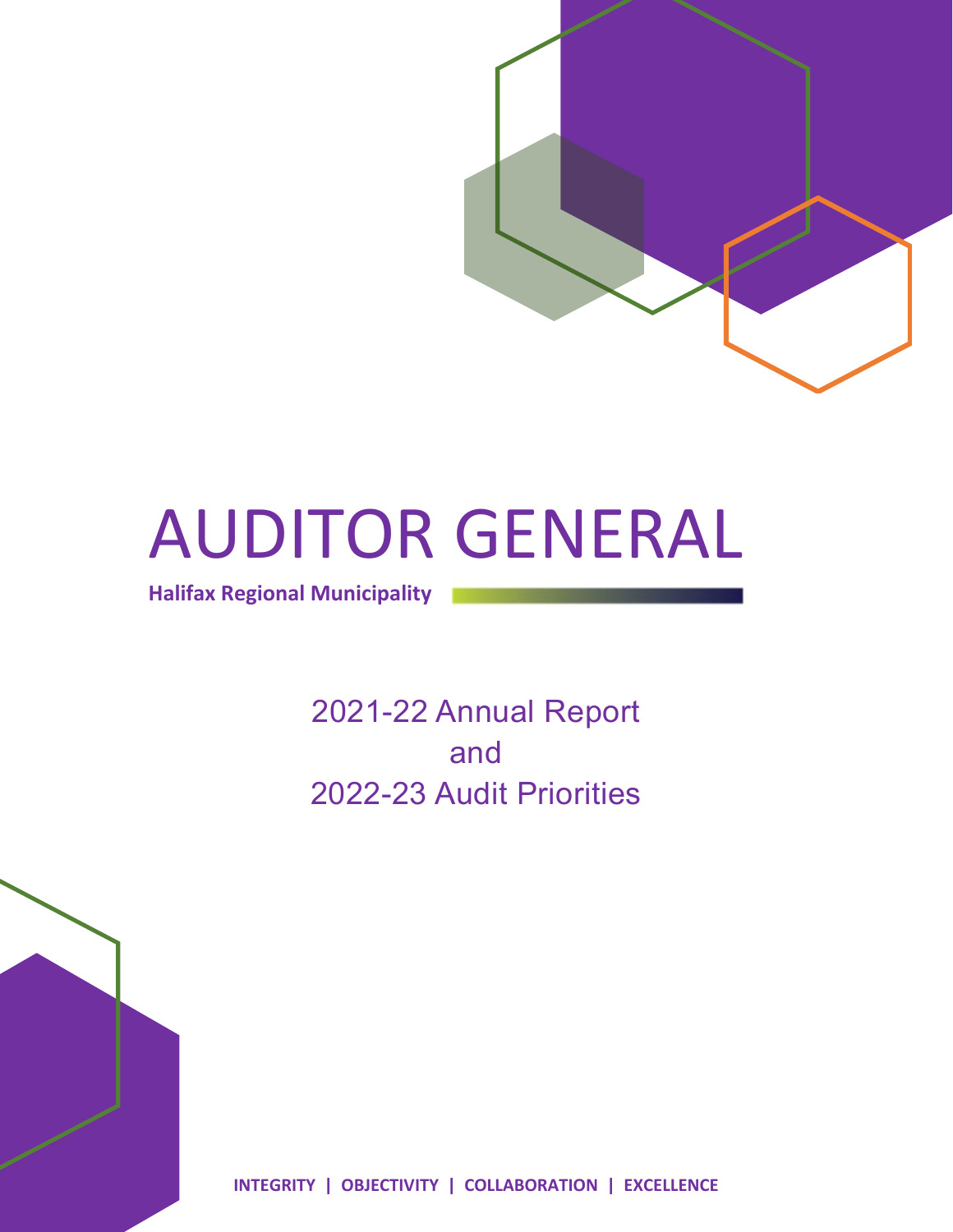## **About Our Office**

- Halifax Regional Municipality Charter establishes Auditor General's role
- $\triangleright$  Auditor General is appointed by Regional Council
- $\triangleright$  Audit programs and accounts of municipality and municipal bodies
- Assist Halifax Regional Council in holding itself and administration accountable for the use of public funds
- $\triangleright$  Establish annual audit priorities based on our assessment of risks in various program areas
- Current Auditor General, Evangeline Colman-Sadd, began seven-year-term in October 2016

### **What's New**

#### **Audit Reports Released**

- ♦ Management of Accounts Payable Audit
- ♦ Transit Technology Project Management Audit
- ♦ Management of the Fire Inspection Program Audit
- ♦ Management of Solid Waste Operations Audit

#### **Follow-up Reviews Released**

- ♦ Payroll Management
- ♦ Purchasing Card Program
- ♦ Road and Sidewalk Asset Management
- ♦ LED Streetlight Conversion
- ♦ HRM's New Website Project
- ♦ Fleet Vehicle Use, Car Allowances and Mileage

#### **Audits In Progress**

- ♦ Respectful Workplaces
- ♦ Real Estate
- ♦ Halifax Water Information **Technology**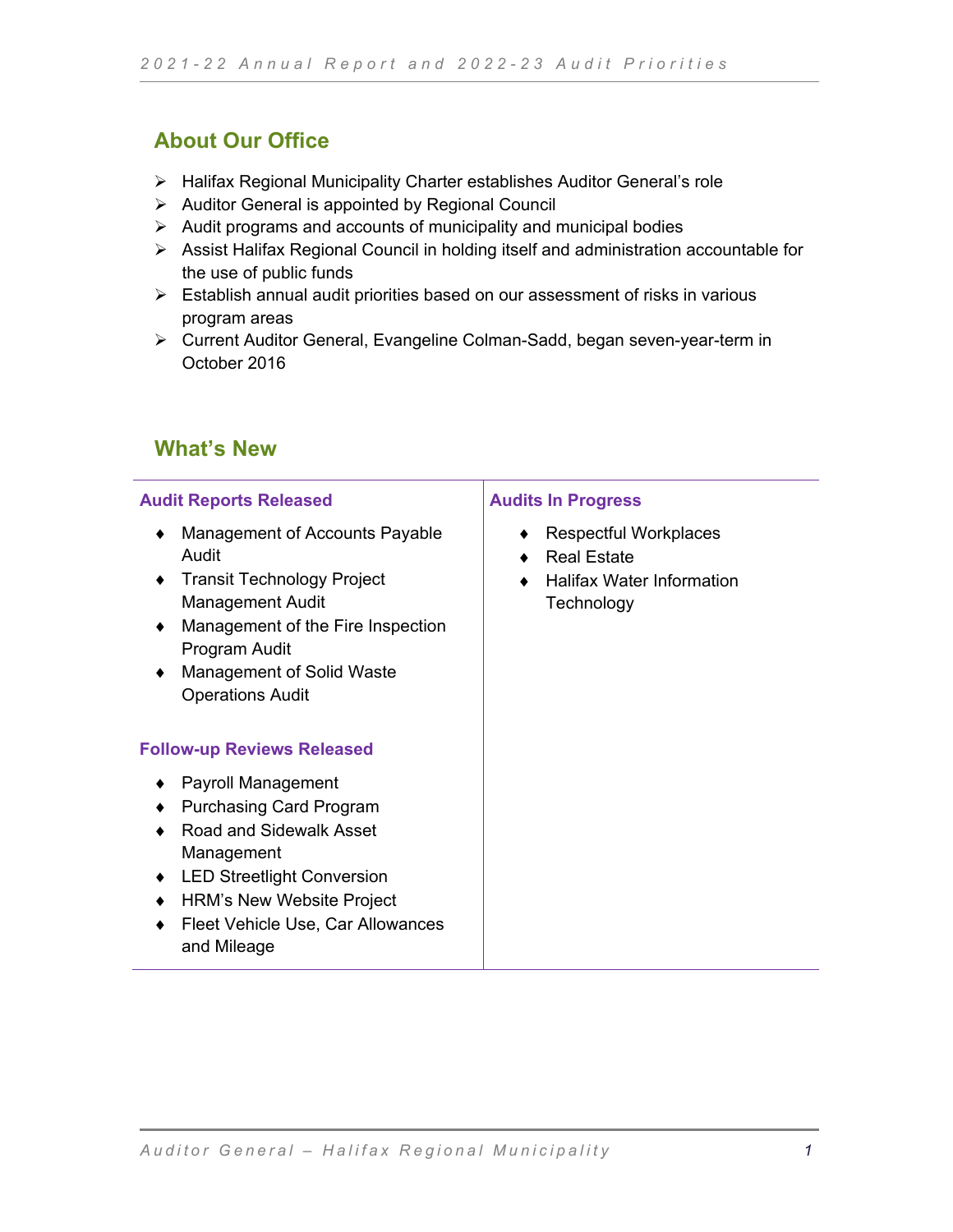**MISSION**



#### **Integrity**

We value honesty and accountability, holding ourselves to high professional and ethical standards.

#### **Objectivity**

We are independent from management of the entities we audit and impartial in our assessments.

#### **Collaboration**

We work together to focus on the significant issues and make practical recommendations for improvement.

#### **Excellence**

We develop our knowledge and work to improve our processes.



#### **Our Mission**

To deliver independent audits that strengthen accountability and encourage improved efficiency and effectiveness of programs



#### **Our Vision**

A relevant, valued, independent audit office, known for professional excellence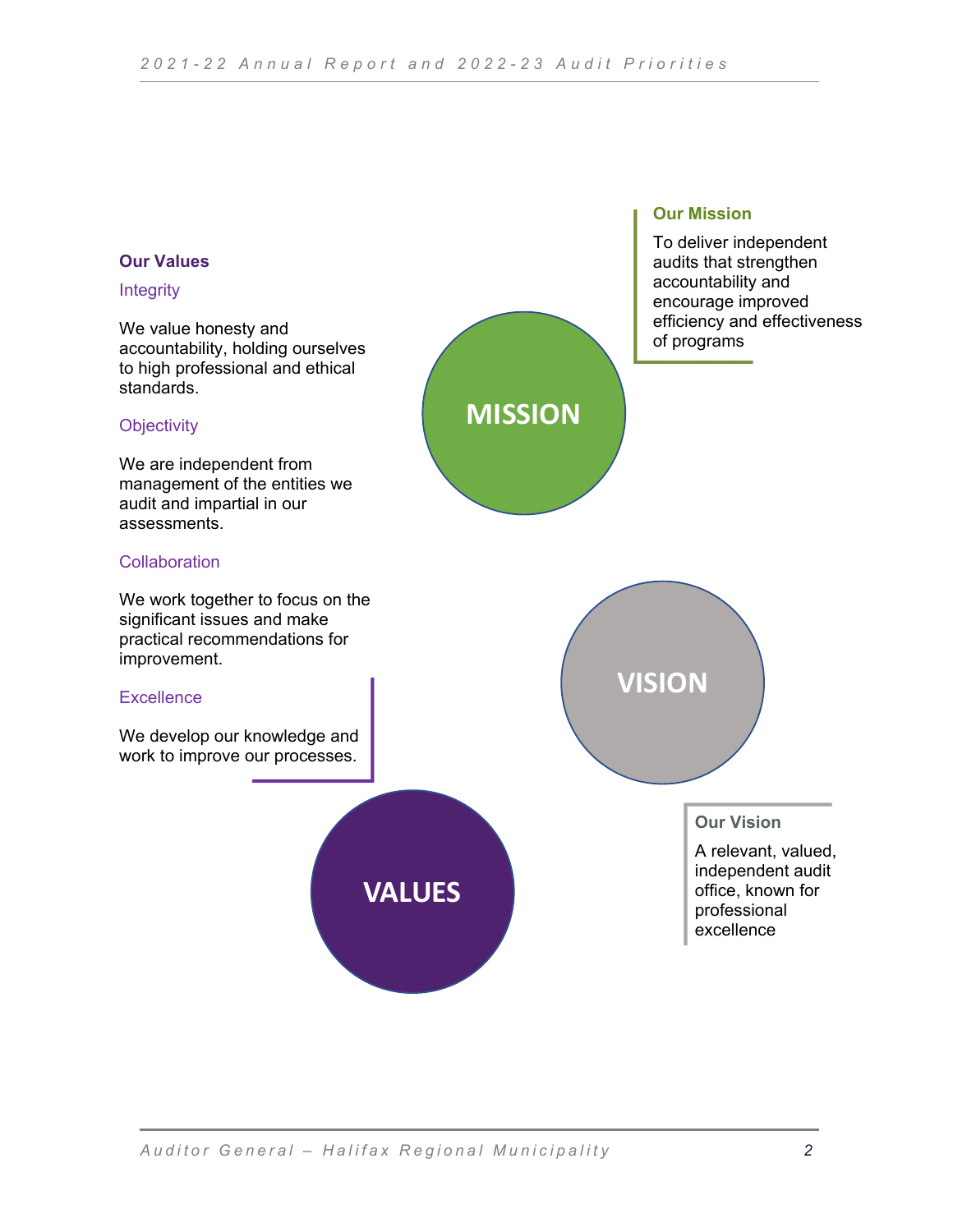## **Performance Information**

| <b>Performance Measures</b>                         | <b>Target</b> | 2021-22 |
|-----------------------------------------------------|---------------|---------|
| % staff hours on audit versus non-audit activities  | 85%           | 88%     |
| % recommendations accepted and plan to<br>implement | 100%          | $100\%$ |
| % recommendations implemented after 18 months       | 80%           | 63%     |

See the 2022-23 Follow-up Reviews section below for further details on the percentage of recommendations implemented.

## **2022-23 Planned Work**

| <b>2022-23 Audit Priorities</b>                                |                                                                  |  |  |
|----------------------------------------------------------------|------------------------------------------------------------------|--|--|
| <b>Subject</b>                                                 | <b>Business Unit</b>                                             |  |  |
| <b>HRM Information Technology</b><br>(carry over from 2021-22) | Information Technology                                           |  |  |
| <b>Hiring Practices</b>                                        | Human Resources & Corporate<br>Communications                    |  |  |
| Management of Cogswell Interchange                             | <b>Public Works</b>                                              |  |  |
| Diversity and Inclusion                                        | Office of the CAO - Office of<br>Diversity and Inclusion/ ANSAIO |  |  |

These audits and follow-up reviews will begin in 2022-23; however, some reports may not be issued until 2023-24. The 2021-22 audits of Real Estate and Halifax Water IT were both ongoing when this report was released.